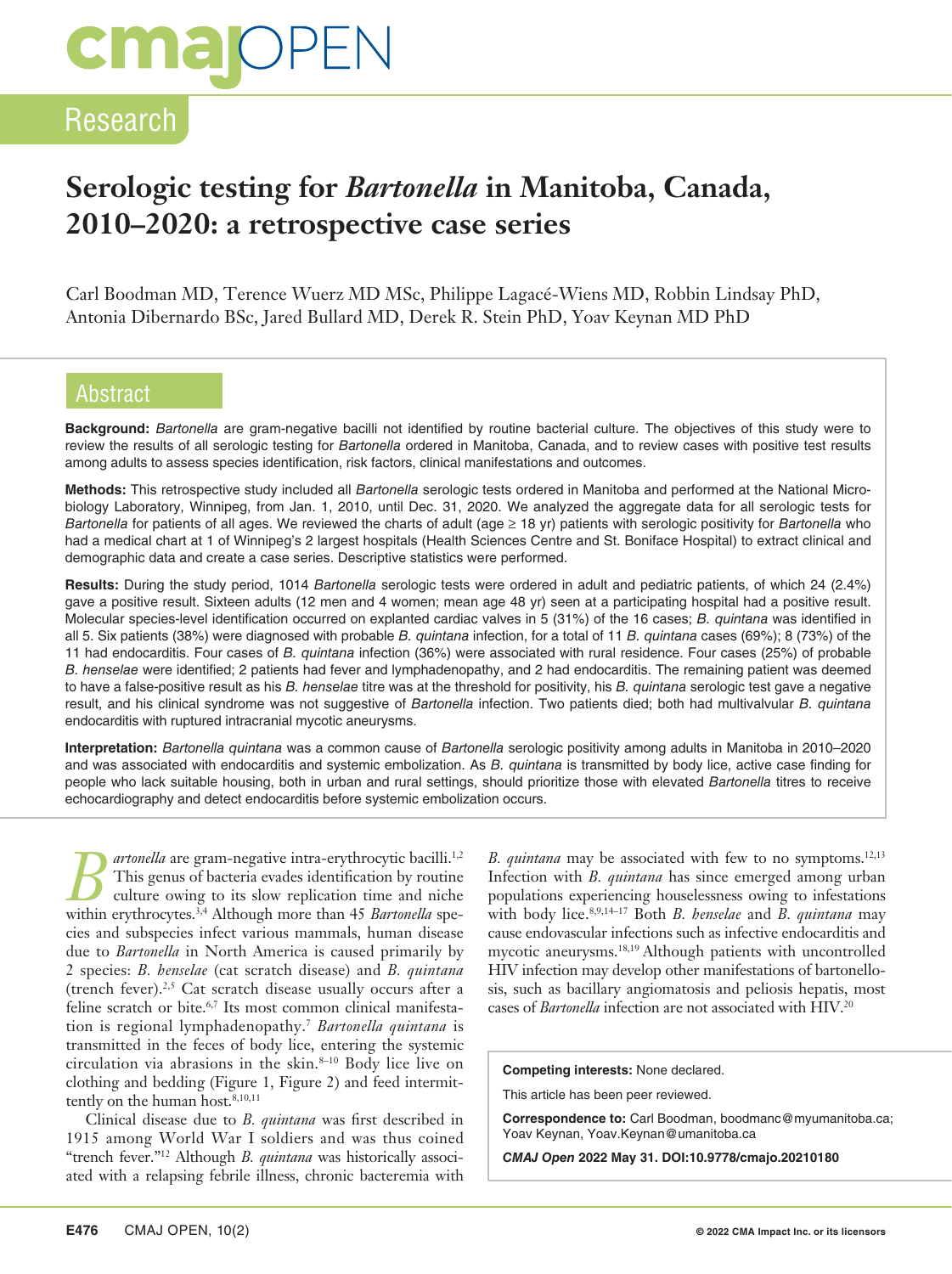# **cma** OPEN

#### Research



**Figure 1:** Long underwear stained with human blood due to body lice ectoparasitosis acquired in Winnipeg, Canada.



**Figure 2:** Body lice, *Pediculus humanus humanus*, seen on clothing acquired from a patient experiencing houselessness in Winnipeg.

Given the difficulties in identifying *Bartonella* with culturebased methods, serologic testing is often used to diagnose bartonellosis.2,3 A large diversity of clinical syndromes, including lymphadenopathy after a cat scratch, vegetations seen on echocardiography, visual loss due to possible infectious causes and febrile illness with negative culture results, prompt ordering of *Bartonella* serologic testing. Clear documentation of what prompted ordering testing is sometimes lacking.

In Canada, serologic evidence of exposure to *B. henselae* is common, reflecting local endemicity.<sup>21</sup> Although Canadian data regarding other zoonotic *Bartonella* species are scant, serologic positivity for *B. tribocorum*, a species associated with rats,<sup>22</sup> was described among people who inject drugs in Vancouver's Downtown Eastside.23 Human infection with *B. tribocorum* is very rare;<sup>24</sup> to our knowledge, no Canadian cases of clinical disease have been reported. The first Canadian case of *B. quintana* infection was described in 1996.25 Twenty years elapsed before a subsequent case was identified, in 2016.26 Since 2018, 6 cases of *B. quintana* infection have been described in Canada, from both inner-city and rural areas of Alberta and Manitoba.<sup>27-29</sup> All cases were associated with endocarditis, a rare and severe manifestation of *B. quintana* infection, which suggests an undescribed burden of community transmission.30

As bartonellosis is not a reportable disease, little is known about *Bartonella* infection in Canada.<sup>31</sup> The objectives of this study were to review the results of all serologic testing for *Bartonella* ordered in Manitoba from 2010 to 2020, and to review cases with positive test results to assess speciation, risk factors, clinical manifestations and outcomes.

#### **Methods**

#### **Study design and setting**

This study was a case series of adults with serologic positivity for *Bartonella* in Manitoba. Aggregate data included all serologic tests for *Bartonella* ordered from 2010 to 2020 for patients of all ages. We reviewed the charts of adult patients with positive test results to extract clinical and demographic data and to create a case series. We reported this study using the Preferred Reporting of Case Series in Surgery (PROCESS) guidelines.<sup>32</sup>

#### **Participants**

Inclusion criteria for chart review were age 18 years or more at the time of testing, serologic positivity for *Bartonella* and having a medical chart at 1 of Winnipeg's 2 largest hospitals (Health Sciences Centre and St. Boniface Hospital). Pediatric cases were not included in the chart review owing to ethics approval considerations.

#### **Data sources**

We obtained the results of all serologic tests for *Bartonella* ordered in Manitoba from Jan. 1, 2010, until Dec. 31, 2020, from the database of Cadham Provincial Laboratory, Manitoba's provincial public health laboratory, in Winnipeg. *Bartonella* serologic testing was performed at the National Microbiology Laboratory, Winnipeg. An indirect immunofluorescent antibody assay was used to test for immunoglobulin G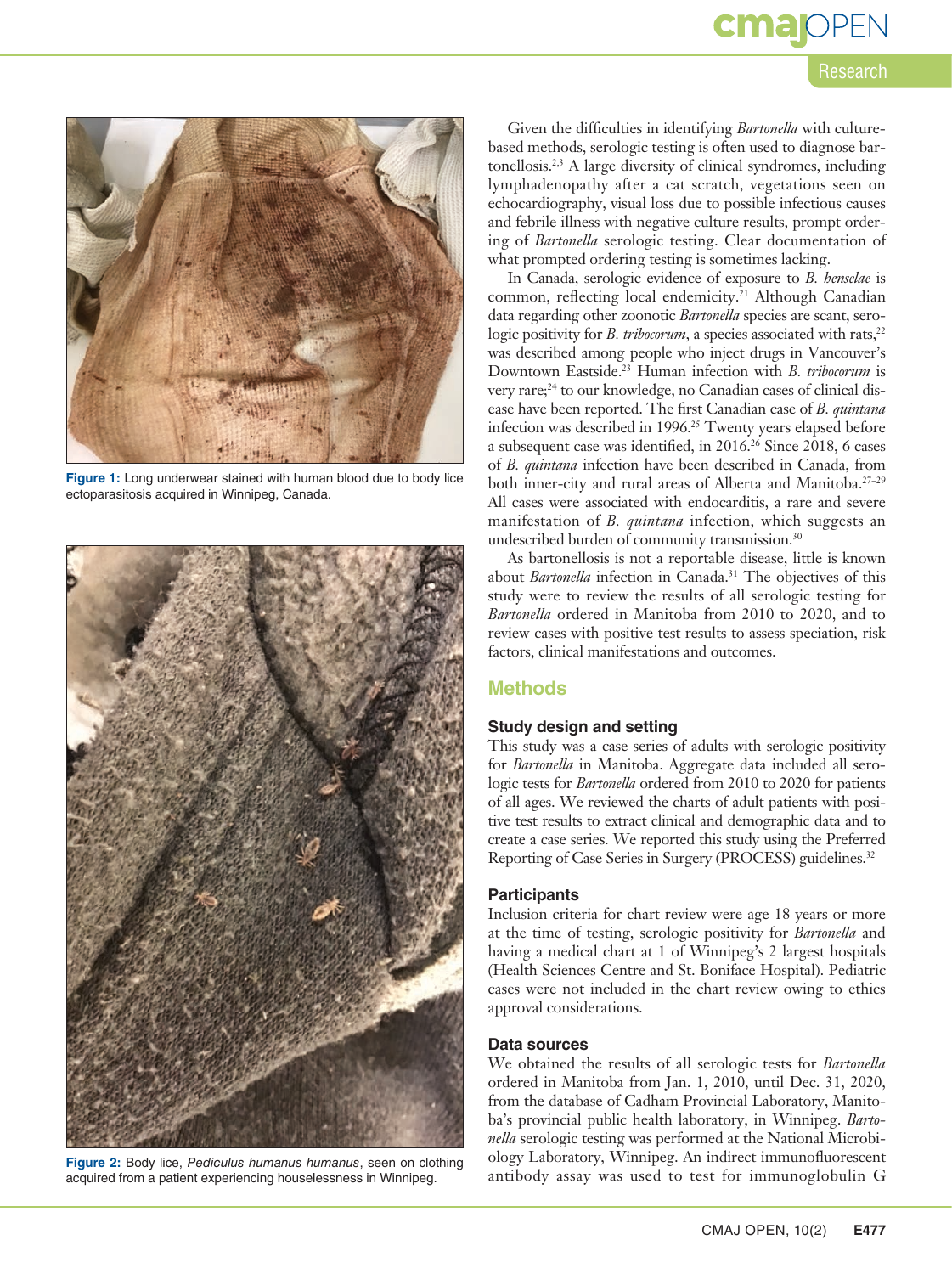# **cma** OPEN

#### Research

antibodies to *B. henselae* and *B. quintana* antigen.<sup>33</sup> A positive test result was defined as a titre of 1:256 or greater.<sup>33</sup> Titres of 1:64 and 1:128 were considered equivocal, and titres less than 1:64 were considered negative.33 Before 2017, the National Microbiology Laboratory reported results of *Bartonella* serologic testing exclusively for *B. henselae*. There is known serologic cross-reactivity between *B. henselae* and *B. quintana*. 2,34

C.B. and Y.K. retrospectively reviewed the electronic medical records and paper charts of adults who had positive results of *Bartonella* serologic testing, and extracted clinical, laboratory and demographic data from emergency department visits and hospital admissions to the Health Sciences Centre and St. Boniface Hospital (Appendix 1, available at www.cmajopen.ca/content /10/2/E476/suppl/DC1). Records were reviewed for the period 2 years before and 1 year after the serologic testing result. Clinical data included comorbidities, housing status, animal exposures, clinical syndrome, treatment and outcome. Laboratory data included *B. quintana* and *B. henselae* serologic titres and molecular speciation, if applicable. Demographic data included age, gender and geographic area based on home postal code.

#### **Case definitions**

We classified cases as confirmed or probable *B. quintana* or *B. henselae* infection by extrapolating from definitions of infections under public health surveillance.<sup>35</sup> Confirmed cases had molecular confirmation to species level by means of 16S rRNA sequencing, species-specific polymerase chain reaction or gene sequencing. Patients with probable infection showed *Bartonella* positivity on serologic testing, compatible clinical syndrome and risk factors consistent with *B. henselae* or *B. quintana* acquisition, without molecular confirmation. Epidemiologic risk factors differ between *B. henselae* and *B. quintana* infection:16,36 *B. henselae* infection is associated with cat exposure, whereas *B. quintana* infection is associated with houselessness and body lice ectoparasitosis.<sup>36</sup> Cases with lowgrade serologic positivity but failure to fulfill the criteria for compatible clinical syndrome and epidemiologic risk factor were considered to have a false-positive result. Given the lack of suitable housing in many communities in northern Manitoba, we considered residence in a remote area known to have inadequate housing without a description of feline exposure a risk factor for *B. quintana* infection.26–28,37

#### **Statistical analysis**

We classified the aggregate data, which included data for both pediatric and adult patients, according to positive, equivocal or negative result of serologic testing for *Bartonella*. We performed descriptive statistics using R Statistical Software, version 3.5.3 (R Foundation for Statistical Computing).

#### **Ethics approval**

The study was approved by the University of Manitoba Bannatyne Campus Health Research Ethics Board (H2020:374), the Health Sciences Centre Research Ethics Board (*RI*2020:147), St. Boniface Hospital's Research Review Committee (RRC/2020/1978), Shared Health and Winnipeg Regional Health Authority's Research Access and Approval Committee (2020-059) and the Manitoba Health Information Privacy Committee (2020/2021-79).

#### **Results**

During the study period, 1014 *Bartonella* serologic tests were ordered for adult and pediatric patients, of which 896 (88.4%) gave a negative result, 94 (9.3%) gave an equivocal result, and 24 (2.4%) gave a positive result (Table 1).

There were 16 adults (12 men and 4 women; mean age 48 yr) who had positive test results and received care at a participating hospital (Table 2). Twelve of the 16 patients lived in Winnipeg, and 4 cases of infection (all with *B. quintana*) were associated with rural geography: 3 patients resided in northern Manitoba, and 1 lived in Nunavut. One case of *B. quintana* infection was acquired in Eritrea before immigration. Two cases of *B. henselae* were acquired in Winnipeg, and 2 cases were acquired internationally. Of the 7 patients who acquired *B. quintana* infection in Winnipeg, 6 experienced a lack of suitable housing. Overall, 3 people were experiencing houselessness at the time of *Bartonella* testing, 4 lived in single rooms, and 2 depended on shelters for food and clothing. Although 3 of the 4 patients from northern communities were housed, 2 did not have running water, which indicated a lack of suitable housing.<sup>38</sup>

#### **Causative pathogen and clinical manifestations**

Molecular species-level identification occurred on explanted cardiac valves in 5 cases (31%); the pathogen was *B. quintana* in all 5 (Table 3). Six patients (38%) were diagnosed with probable *B. quintana* infection, for a total of 11 *B. quintana* cases (69%). People infected with *B. quintana* described infestation with "bedbugs" and "itchy bugs" but not body lice per se. Of the 11 cases, 8 (73%) were associated with endocarditis. Seven (88%) of the 8 patients had evidence of embolization: 4 showed

#### **Table 1: Results of** *Bartonella* **serologic tests ordered in Manitoba, 2010–2020\***

|                                         | Result; no. (%) of tests |           |          |       |  |  |  |
|-----------------------------------------|--------------------------|-----------|----------|-------|--|--|--|
| Year                                    | Negative                 | Equivocal | Positive | Total |  |  |  |
| 2010                                    | 46 (90.2)                | 5(9.8)    | 0(0.0)   | 51    |  |  |  |
| 2011                                    | 56 (83.6)                | 9(13.4)   | 2(3.0)   | 67    |  |  |  |
| 2012                                    | 57 (86.4)                | 9(13.6)   | 0(0.0)   | 66    |  |  |  |
| 2013                                    | 46 (97.9)                | 0(0.0)    | 1(2.1)   | 47    |  |  |  |
| 2014                                    | 72 (93.5)                | 4(5.2)    | 1(1.3)   | 77    |  |  |  |
| 2015                                    | 80 (82.5)                | 15(15.5)  | 2(2.1)   | 97    |  |  |  |
| 2016                                    | 70 (80.5)                | 15 (17.2) | 2(2.3)   | 87    |  |  |  |
| 2017                                    | 101 (91.8)               | 6(5.4)    | 3(2.7)   | 110   |  |  |  |
| 2018                                    | 125 (89.3)               | 13(9.3)   | 2(1.4)   | 140   |  |  |  |
| 2019                                    | 105 (91.3)               | 8(7.0)    | 2(1.7)   | 115   |  |  |  |
| 2020                                    | 138 (87.9)               | 10(6.4)   | 9(5.7)   | 157   |  |  |  |
| Total                                   | 896 (88.4)               | 94 (9.3)  | 24 (2.4) | 1014  |  |  |  |
| *For both adult and pediatric patients. |                          |           |          |       |  |  |  |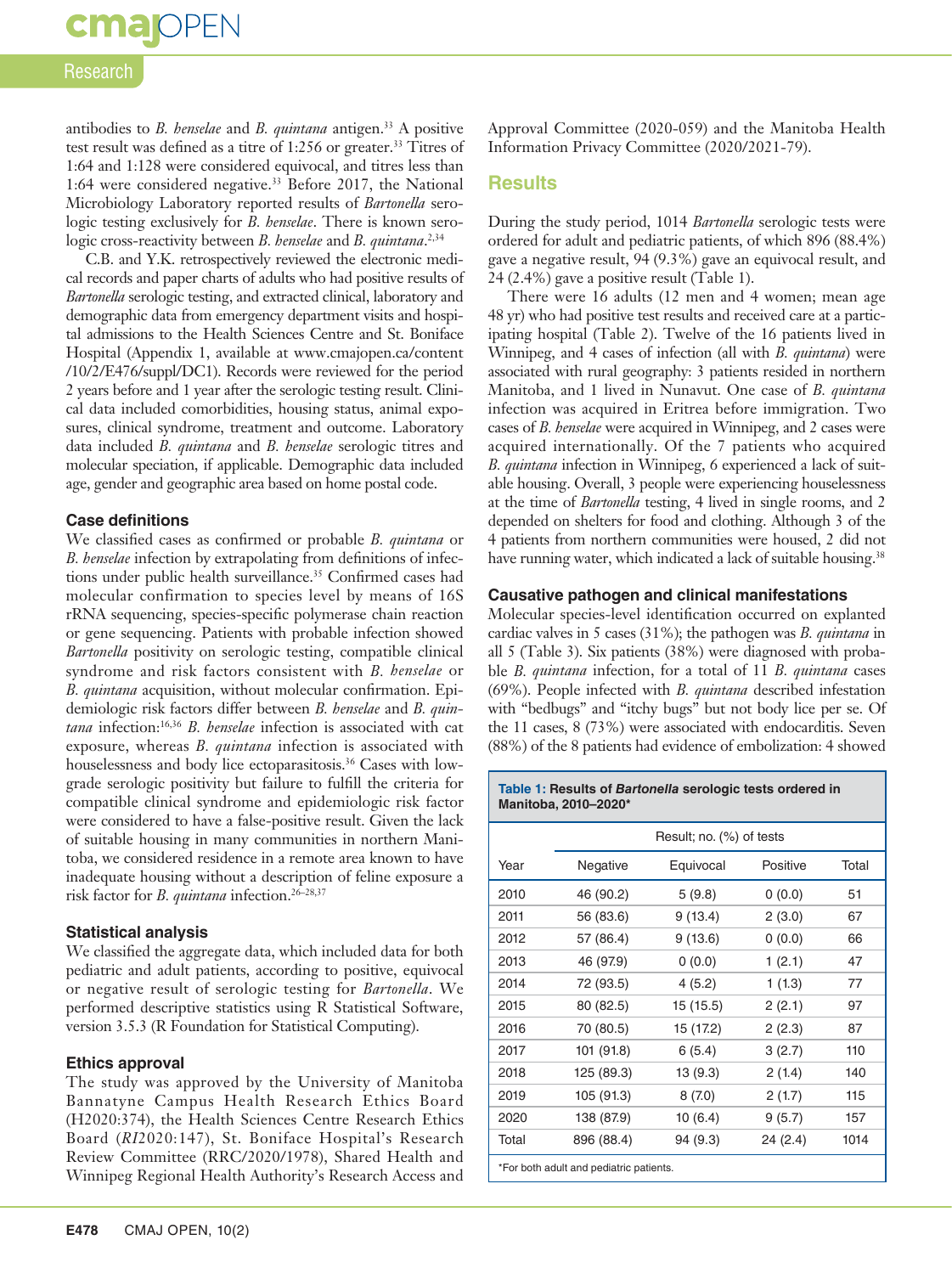# cma

#### Research

| Patient        | Age,          |        | Home              |      |                                                                                              |                                                        |                                              | Animal   |
|----------------|---------------|--------|-------------------|------|----------------------------------------------------------------------------------------------|--------------------------------------------------------|----------------------------------------------|----------|
| no.            | Gender*<br>yr |        | area <sup>+</sup> | Year | Comorbidities                                                                                | Substance use                                          | Housing                                      | exposure |
| $\mathbf{1}$   | 48            | Male   | Winnipeg          | 2020 | HIV infection,<br>ectoparasitosis                                                            | Alcohol, intravenous crystal<br>methamphetamine use    | Single room,<br>previously<br>houseless      | None     |
| $\overline{c}$ | 35            | Male   | NE-MB1            | 2020 | <b>Rheumatic heart</b><br>Alcohol, cannabis<br>disease,<br>schizophrenia,<br>ectoparasitosis |                                                        | Housed                                       | None     |
| 3              | 33            | Male   | NE-MB1            | 2020 | Intravenous crystal<br>Anxiety, depression<br>methamphetamine use,<br>alcohol                |                                                        | <b>Houseless</b>                             | None     |
| $\overline{4}$ | 53            | Male   | Winnipeg          | 2020 | None                                                                                         | Alcohol, baclofen                                      | Single room,<br>meals at<br>shelter          | None     |
| 5              | 62            | Male   | Winnipeg          | 2020 | Depression,<br>ectoparasitosis                                                               | Alcohol                                                | Single room<br>(clothes, food<br>at shelter) | None     |
| 6              | 57            | Male   | Winnipeg          | 2020 | HIV infection, HCV<br>infection                                                              | Alcohol, intravenous crystal<br>methamphetamine use    |                                              | None     |
| 7              | 63            | Male   | Winnipeg          | 2020 | Anxiety                                                                                      | Unknown                                                | Single room,<br>previously<br>houseless      | None     |
| 8              | 65            | Male   | Winnipeg          | 2020 | Syphilis, HCV<br>Unknown<br>infection                                                        |                                                        | Housed                                       | None     |
| 9              | 63            | Male   | Winnipeg          | 2020 | Unknown                                                                                      | Unknown                                                |                                              | None     |
| 10             | 38            | Female | Winnipeg          | 2019 | HIV infection, HCV<br>infection, tuberculosis                                                | Intravenous crystal<br>methamphetamine use,<br>alcohol | Housed                                       | Cat      |
| 11             | 31            | Female | Winnipeg          | 2018 | Congenital patent<br>ductus arteriosus                                                       | None                                                   | Housed                                       | None     |
| 12             | 39            | Male   | Winnipeg          | 2017 | Nephrolithiasis                                                                              | Alcohol                                                | Housed                                       | Cat      |
| 13             | 20            | Female | Winnipeg          | 2017 | None                                                                                         | None                                                   | Housed                                       | Cat      |
| 14             | 53            | Male   | Winnipeg          | 2017 | Neuroendocrine<br>tumour, pulmonary<br>embolism                                              | None<br>Housed                                         |                                              | Cat      |
| 15             | 47            | Male   | Nunavut           | 2015 | None                                                                                         | Alcohol                                                | Housed                                       | None     |
| 16             | 62            | Female | NW-MB2            | 2014 | Type 2 diabetes                                                                              | Alcohol                                                | Housed                                       | Hunting  |

Note: HCV = hepatitis C virus, NE-MB1 = 1 remote community in northeastern Manitoba, NW-MB2 = 1 remote community in northwestern Manitoba.

\*As documented in the hospital chart.

†As determined by the postal code in the medical chart.

intracranial complications with embolization or ruptured mycotic aneurysms or both, and 3 had evidence of splenic infarcts. Mitral and aortic valve involvement was most common. Among cases of endocarditis with documented vegetation size, the average size was  $17$  mm  $\times$  7 mm. All cases of *B. quintana* endocarditis were associated with elevated *Bartonella* titres (> 1:1024). Two patients with *B. quintana* endocarditis had concomitant *Streptococcus pneumoniae* bacteremia.

Four cases (25%) of probable *B. henselae* infection were identified. All 4 patients had a history of a cat scratch, 2 had fever and lymphadenopathy, and 2 had endocarditis. Patient 8

was deemed to have a false-positive result as his *B. henselae* titre was at the threshold for positivity, his *B. quintana* serologic test gave a negative result, and his clinical syndrome was not suggestive of *Bartonella* infection.

#### **Comorbidities**

Three patients (19%) were living with HIV infection, and 3 were coinfected with hepatitis C virus (Table 2). Two patients had previous valvular disease, rheumatic heart disease in 1 and a patent ductus arteriosus in the other. Three (27%) of the 11 patients infected with *B. quintana* had a description of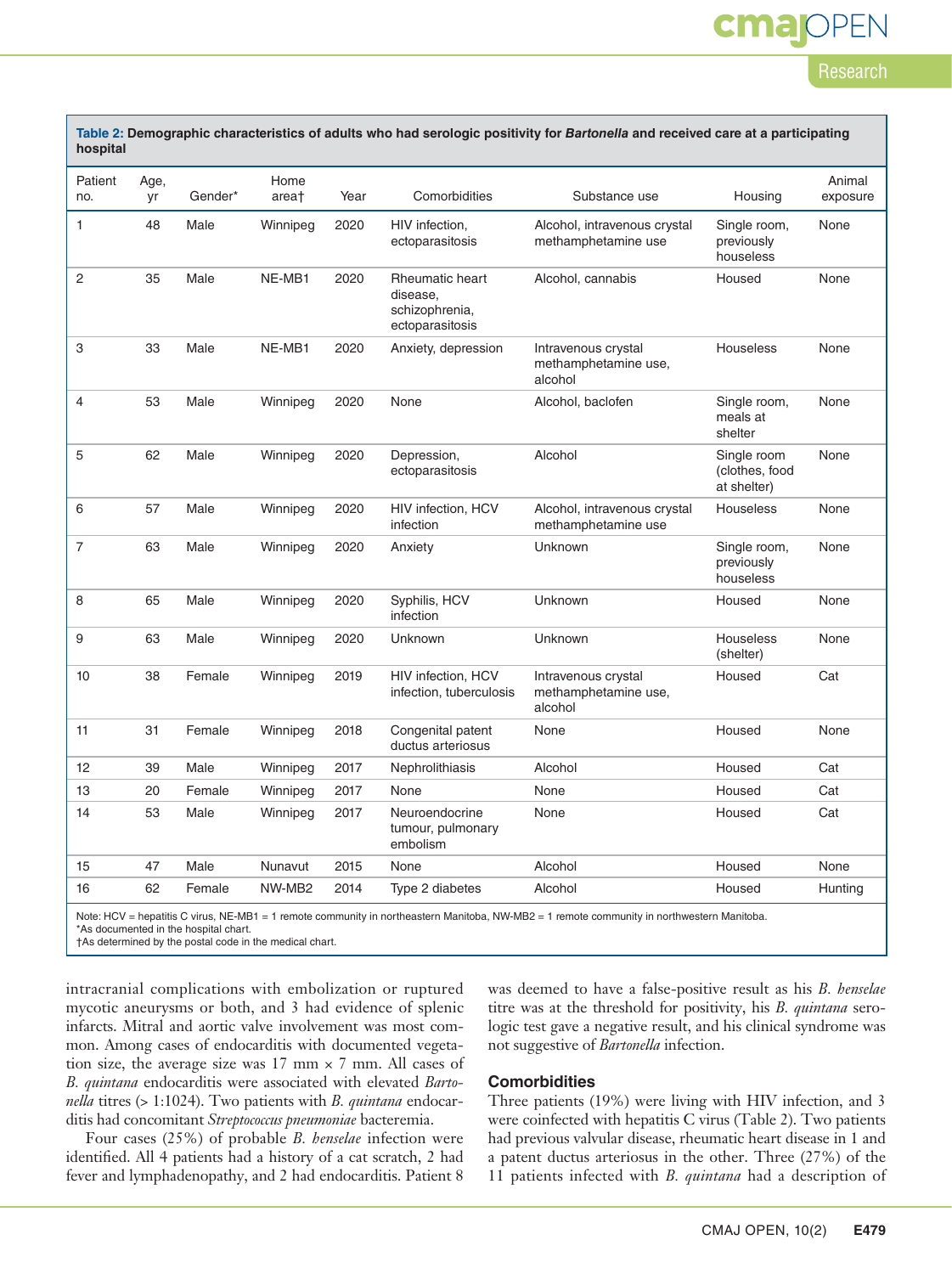#### Research

**cmajOPEN** 

| Patient<br>no. | Clinical presentation/<br>test indication                                                                                       | Interpretation                 | <b>B.</b> henselae<br>titre | B. quintana<br>titre | Species<br>identified*                   | Antimicrobial<br>(duration of<br>treatment, d)                                | Surgical<br>treatment                                               | Outcome<br>(length of<br>follow-up, mo) |
|----------------|---------------------------------------------------------------------------------------------------------------------------------|--------------------------------|-----------------------------|----------------------|------------------------------------------|-------------------------------------------------------------------------------|---------------------------------------------------------------------|-----------------------------------------|
| 1              | AV/MV endocarditis (14 mm x<br>6 mm <sup>+</sup> ), aortic root abscess,<br>pulmonary and splenic emboli,<br>arterial aneurysms | Confirmed<br>B. quintana       | 8192                        | 8192                 | B. quintana<br>(16S AV)                  | Gentamicin (4),<br>ceftriaxone (42),<br>doxycycline (42)                      | AV/MV<br>replacement                                                | Survived (12)                           |
| $\overline{c}$ | MV endocarditis (18 mm x<br>7 mm <sup>+</sup> ), intracranial aneurysm                                                          | Probable<br>B. quintana        | 8192                        | 8192                 | No                                       | Ceftriaxone (43),<br>vancomycin (21),<br>daptomycin (22)                      | Endovascular<br>coiling (MCA<br>aneurysm)                           | Survived (6)                            |
| 3              | MV endocarditis (16 mm $\times$<br>9 mm <sup>+</sup> ), ruptured intracranial<br>mycotic aneurysm                               | Probable<br>B. quintana        | 8192                        | 8192                 | No                                       | Ceftriaxone (56),<br>vancomycin (56),<br>doxycycline (56),<br>gentamicin (14) | Endovascular<br>coiling (MCA<br>aneurysm)                           | Survived (6)                            |
| 4              | AV/MV endocarditis (14 mm $\times$<br>6 mm <sup>+</sup> ), intracranial emboli                                                  | Probable<br>B. quintana        | 8192                        | 8192                 | No                                       | Ceftriaxone (15),<br>vancomycin (15)                                          | None (declined)                                                     | <b>Died</b>                             |
| 5              | MV endocarditis (21 mm $\times$<br>6 mm <sup>+</sup> ), splenic emboli                                                          | Confirmed<br>B. quintana       | 8192                        | 8192                 | B. quintana<br>(16S AV)                  | Gentamicin (14),<br>doxycycline (42)                                          | MV replacement Survived (3)                                         |                                         |
| 6              | Ectoparasitosis, cellulitis                                                                                                     | Probable<br>B. quintana        | 512                         | 256                  | No                                       | Doxycycline (7)                                                               | None                                                                | Survived (0)                            |
| $\overline{7}$ | Fever, rash, ectoparasitosis                                                                                                    | Probable<br>B. quintana        | 64                          | 256                  | No                                       | None                                                                          | None                                                                | Survived (0)                            |
| 8              | Gastroduodenal artery<br>hemorrhage                                                                                             | False-positive                 | 256                         | Negative             | $\qquad \qquad -$                        | None                                                                          | Arterial<br>embolization                                            | Survived (0)                            |
| 9              | Ectoparasitosis, shin pain                                                                                                      | Probable<br>B. quintana        | 64                          | 256                  | No                                       | None                                                                          | None                                                                | Survived (0)                            |
| 10             | PV endocarditis‡                                                                                                                | Probable<br><b>B.</b> henselae | 256                         | Negative             | No                                       | None                                                                          | None                                                                | Survived (0)                            |
| 11             | AV/PV endocarditis, ‡ splenic<br>infarcts                                                                                       | Confirmed<br>B. quintana       | 8192                        | 8192                 | B. quintana<br>(16S AV)                  | Gentamicin (14),<br>doxycycline (42)                                          | AV replacement,<br>PDA closure                                      | Survived (12)                           |
| 12             | Axillary lymphadenopathy, fever                                                                                                 | Probable<br><b>B.</b> henselae | 1024                        | 512                  | No                                       | Azithromycin (5)                                                              | None                                                                | Survived (0)                            |
| 13             | Axillary lymphadenopathy, fever                                                                                                 | Probable<br><b>B.</b> henselae | 512                         | <b>NA</b>            | No                                       | Azithromycin (5)                                                              | None                                                                | Survived (0)                            |
| 14             | AV endocarditis‡                                                                                                                | Probable<br><b>B.</b> henselae | 4096                        | 2048                 | <b>No</b>                                | Doxycycline (42),<br>rifampin (14)                                            | AV replacement                                                      | Survived (6)                            |
| 15             | AV/MV/PV endocarditis,‡<br>ruptured intracranial aneurysm                                                                       | Confirmed<br>B. quintana       | 4096                        | <b>NA</b>            | B. quintana<br>(rpoB gene<br>sequencing) | Ceftriaxone (42),<br>doxycycline (42),<br>gentamicin (14)                     | AV/MV<br>replacement,<br>PV repair,<br>craniotomy,<br>aneurysm clip | <b>Died</b>                             |
| 16             | AV/MV endocarditis, ‡ aortic<br>dissection                                                                                      | Confirmed<br>B. quintana       | 1024                        | <b>NA</b>            | B. quintana<br>(16S AV)                  | Ceftriaxone (42),<br>doxycycline (42)                                         | AV/MV<br>replacement                                                | Survived (6)                            |

valve.

\*On explanted cardiac valves.

†Largest vegetation documented.

‡Vegetation size was not documented in the available medical chart.

ectoparasitosis in their medical chart. Ten patients (62%) had alcohol listed in their substance use history, and 6 (38%) had previous emergency department visits for withdrawal or intoxication. Four patients (25%) had a history of intravenous injection of crystal methamphetamine.

#### **Treatment and outcome**

Six patients (38%) underwent valve replacement surgery, and 2 patients (12%) underwent intravascular coiling of a middle cerebral artery aneurysm (Table 3). All patients with endocarditis were prescribed antimicrobial therapy; doxycycline + gentamicin,

or ceftriaxone, or both, were the most common regimens. One patient was prescribed doxycycline and rifampin. Patients diagnosed with cat scratch disease were treated with azithromycin.

Fourteen patients (88%) survived. The 2 patients who died had multivalvular *B. quintana* endocarditis with ruptured intra cranial mycotic aneurysms.

#### **Interpretation**

*Bartonella quintana* was a common cause of *Bartonella* serologic positivity among adults in Manitoba from 2010 to 2020. As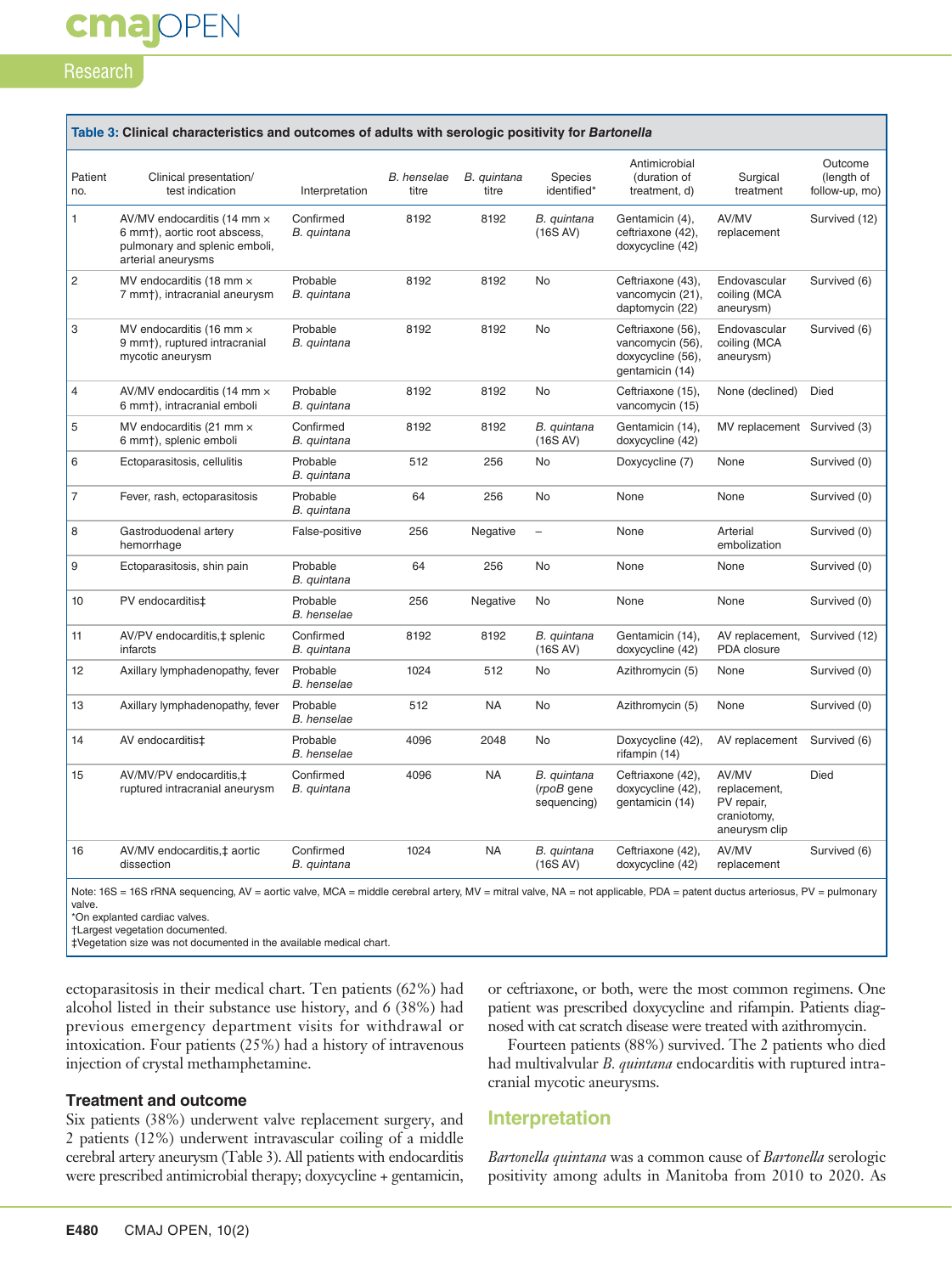$cma$ OP

*B. quintana* infection is transmitted by body lice, it is inherently tied to access to suitable housing and running water. The presence of *B. quintana* infection in urban and rural Manitoba indicates extreme conditions of privation, mimicking the trenches of World War I.39

It is unknown how many people with *Bartonella* serologic positivity will develop endocarditis. Data from an outbreak of *B. quintana* infection among people experiencing houselessness in Seattle suggest that endocarditis will develop in 20% of people with bacteremia due to *B. quintana*. 30 Considering that only a minority of people with *Bartonella* serologic positivity are bacteremic, the elevated frequency of endocarditis in our study, 62%, suggests a substantial burden of undiagnosed trench fever in Manitoba.15

Endocarditis was present in 10 of our 16 patients. Of the 10 cases, 8 were due to *B. quintana* and 2 to *B. henselae*. Endocarditis due to *B. quintana* predominantly involved the mitral and aortic valves, as described previously.<sup>40,41</sup> Embolization, including intracranial complications, was present in 7 of the 8 cases of *B. quintana* endocarditis. As embolization is not a salient feature of other reports, our cases may reflect a prolonged time to diagnosis and thus a greater burden of disease with higher propensity to embolize.<sup>18,40</sup>

Two cases of *B. quintana* endocarditis were associated with concomitant *S. pneumoniae* bacteremia. To our knowledge, only 1 other case of polymicrobial *B. quintana* endocarditis has been described, with *Staphylococcus aureus*. 42 The presence of gram-positive cocci on the gram stain of patient 16's explanted valve suggests acute on subacute endocarditis: subacute *B. quintana* infection creates valvular damage and large vegetations, which provide a substrate for seeding when acute bacteremia occurs with a different pathogen.

*Bartonella* serologic positivity was identified predominantly in men in our study, a finding described elsewhere.<sup>14,16</sup> This may reflect the disproportional number of cases due to *B. quintana* and the known preponderance of men within the population experiencing houselessness in Canada.43 Although the association of *B. quintana* with alcohol use is well established, the association with intravenous crystal methamphetamine use has rarely been described.14 A Baltimore-based study showed that 37.5% of people who used intravenous drugs had serologic positivity for *Bartonella*. 14 As the subacute bacteremia due to *B. quintana* may last many months, it is possible that *B. quintana* may be transmitted by shared syringes in addition to body lice ectoparasitosis.15 Although ectoparasitosis was described in the medical charts of 3 patients infected with *B. quintana* in our study, body lice were not mentioned explicitly in the charts. People infected with *B. quintana* described infestation with "bedbugs" and "itchy bugs" but not body lice per se. This may reflect a lack of familiarity with body lice ectoparasitosis among health care providers as well as people who are underhoused.

Of the 4 patients who had a history of injecting crystal methamphetamine, 3 were living with HIV infection, and 2 were coinfected with hepatitis C virus. The association of *Bartonella* infection with HIV infection, hepatitis C and intravenous stimulant use exemplifies a convergence

of houselessness, substance use and infection described by the syndemic theory of disease.<sup>44</sup>

In this study, 3 cases of *Bartonella* infection were likely acquired in rural Manitoba and 1 in Nunavut. The association of *B. quintana* with urban houselessness is wellestablished, leading to the designation of "urban trench fever."17 However, rural transmission of *B. quintana* is largely underrecognized. A recent case from northern Alberta suggests a hidden endemicity of *B. quintana* and body lice ectoparasitosis in remote communities in Canada.<sup>27</sup> Local transmission of *B. quintana* in northern Manitoba, northern Alberta and Nunavut reflects the ongoing lack of suitable housing and running water within many Indigenous communities throughout Canada.37

To understand the full burden of *B. quintana* in Manitoba, seroprevalence and ectoparasite surveillance studies are necessary. Patients with elevated *Bartonella* titres should then undergo echocardiography to identify endocarditis before valvular damage or mycotic aneurysms develop. To prevent additional cases of *B. quintana*, a program sponsored by government and directed by the Indigenous community is needed to provide suitable housing and washing facilities in both inner-city Winnipeg and many remote communities. A similar Indigenous-rights approach has been proposed to curb rheumatic heart disease among Indigenous people in Canada, Australia and New Zealand.45 The establishment of accessible washing and laundry facilities is a necessary measure that can be implemented immediately to interrupt *B. quintana* transmission.39 Finally, including *B. quintana* among the list of nationally and provincially notifiable diseases could serve as a flagship diagnosis to reflect the state of housing accessibility in Canada.<sup>31</sup>

#### **Limitations**

This study is limited by the known serologic cross-reactivity between different *Bartonella* species and other infectious pathogens, albeit at lower titres.46 Occasional cases of *Bartonella* bacteremia and endocarditis have been associated with negative results of serologic testing for *Bartonella* despite molecular confirmation of *Bartonella*. 15 Although all 16 adults with serologic positivity for *Bartonella* in our study had medical records at Manitoba's 2 largest hospitals, limiting our chart review to these 2 facilities may have limited information regarding milder clinical manifestations.

#### **Conclusion**

*Bartonella quintana* was a common cause of *Bartonella* serologic positivity among adults in Manitoba in 2010–2020 and was associated with endocarditis and systemic embolization. The presence of *B. quintana* infection in urban and rural Manitoba indicates the need for improved access to suitable housing and running water, both in inner-city Winnipeg and in remote Manitoba communities. Improved case finding through seroprevalence studies and subsequent echocardiographic surveillance for people with elevated *Bartonella* titres are needed to prevent endovascular complications such as endocarditis and mycotic aneurysm rupture.